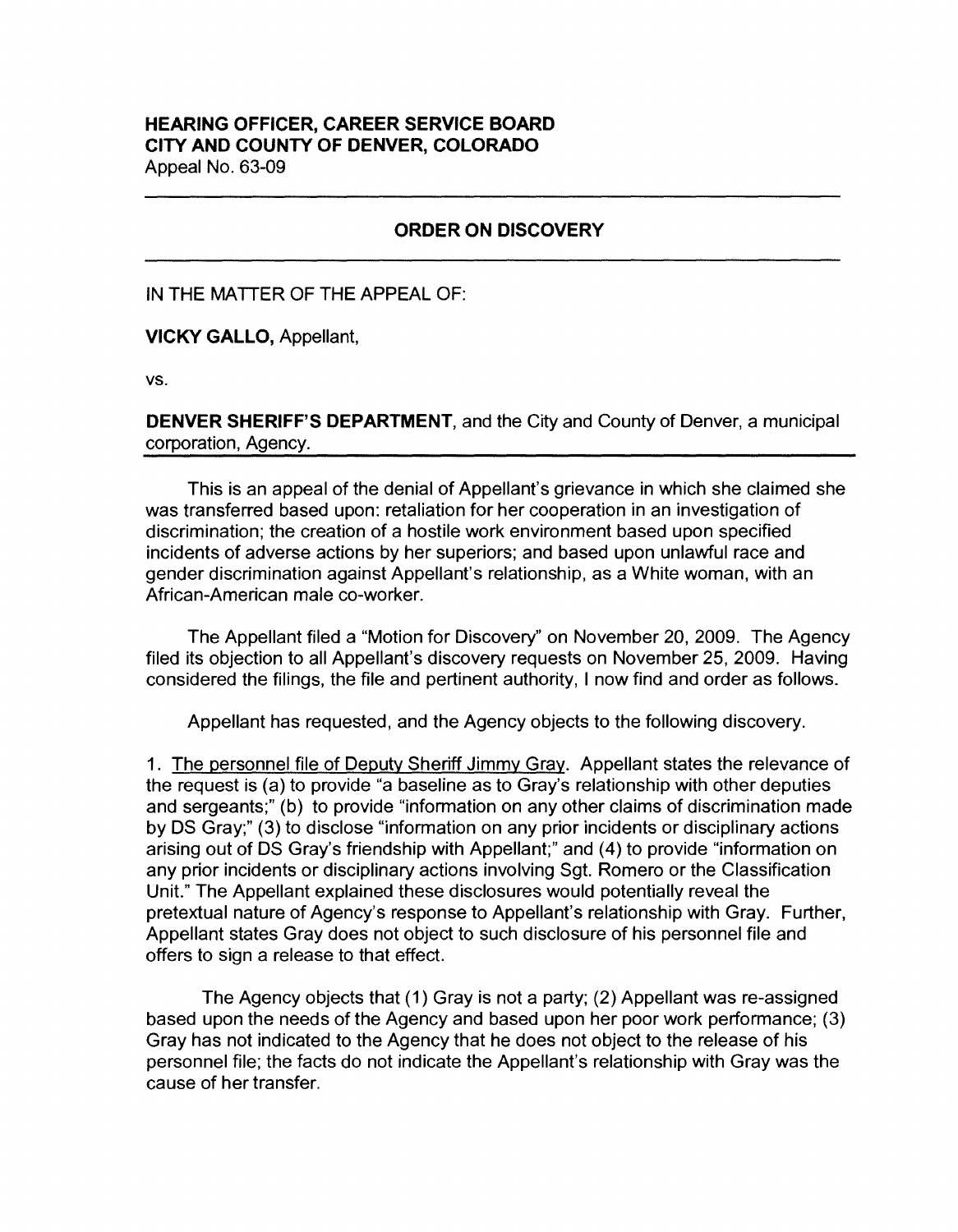This request is a relevant inquiry into the elements of Appellant's discrimination, retaliation and harassment claims. Nonetheless, any request for the release of a personnel file of a non-party Career Service employee must be weighed against the inherent expectations of privacy in a personnel file. In this case, the non-party employee has voluntarily allayed privacy concerns by apparently consenting to such release. The Agency's other responses do not usurp the relevance of the Appellant's request. This request is GRANTED on the conditions that Deputy Gray consents to such release and that such release be filed with the Hearings Office.

2. All information obtained during the Agency's investigation into insubordination by Deputy Gray, including video or audio recordings of interviews with non-witnesses to the alleged insubordination. It is difficult to see how the release of non-witness recorded interviews would reveal more than would a simple list of those interviewed. First, none of the non-witnesses would have personal knowledge about the alleged incident of insubordination. Second, any information from non-witnesses regarding one of the Appellant's claims would be equally, if not better served, by Appellant's counsel speaking directly with the non-witness interviewees. Consequently, the Agency shall disclose only the names of those employees it interviewed during its investigation of Deputy Gray's alleged insubordination.

3. All recordings of Agency's interview with the Appellant during Agency's investigation into alleged insubordination by Deputy Gray. As this request clearly relates to, or may reasonably relate to one or more of Appellant's claims, and the Agency did not address this request, this request for production is GRANTED.

4. Deposition of Sgt. Romero. The Appellant requests to depose Sgt. Romero. While the basis of the request is relevant as to Sgt. Romero's intent in his transfer of the Appellant, the dispute is over the extent to which Career Service Rule (CSR) 19- 45, in particular 19-45 D. allows the deposition of witnesses in a Career Service hearing.

As a starting point, the parties acknowledge CSR 19-45 disfavors extensive discovery. The Appellant claims, however, the Agency's response (and traditional approach taken by the hearings office), that depositions under CSR 19-45 D., are allowed only when a witness is unavailable, is incorrect. The Appellant argues (1) the surprise component of a deposition is compromised by other discovery methods such as written interrogatories; (2) CSR 19-45 A. allows for discovery depositions as not within the presumptive limits of that rule, i.e., 5 written interrogatories and 10 requests for production.

I decline the Appellant's invitation to expand the scope of discovery within the plain meaning of CSR 19-45. First, CSR 19-45 A. relates only to written discovery, while section D. relates to depositions, thus his argument under CSR 19-45 A. is simply inapplicable. CSR 19-45 D. states "[t)he Hearing Officer may require